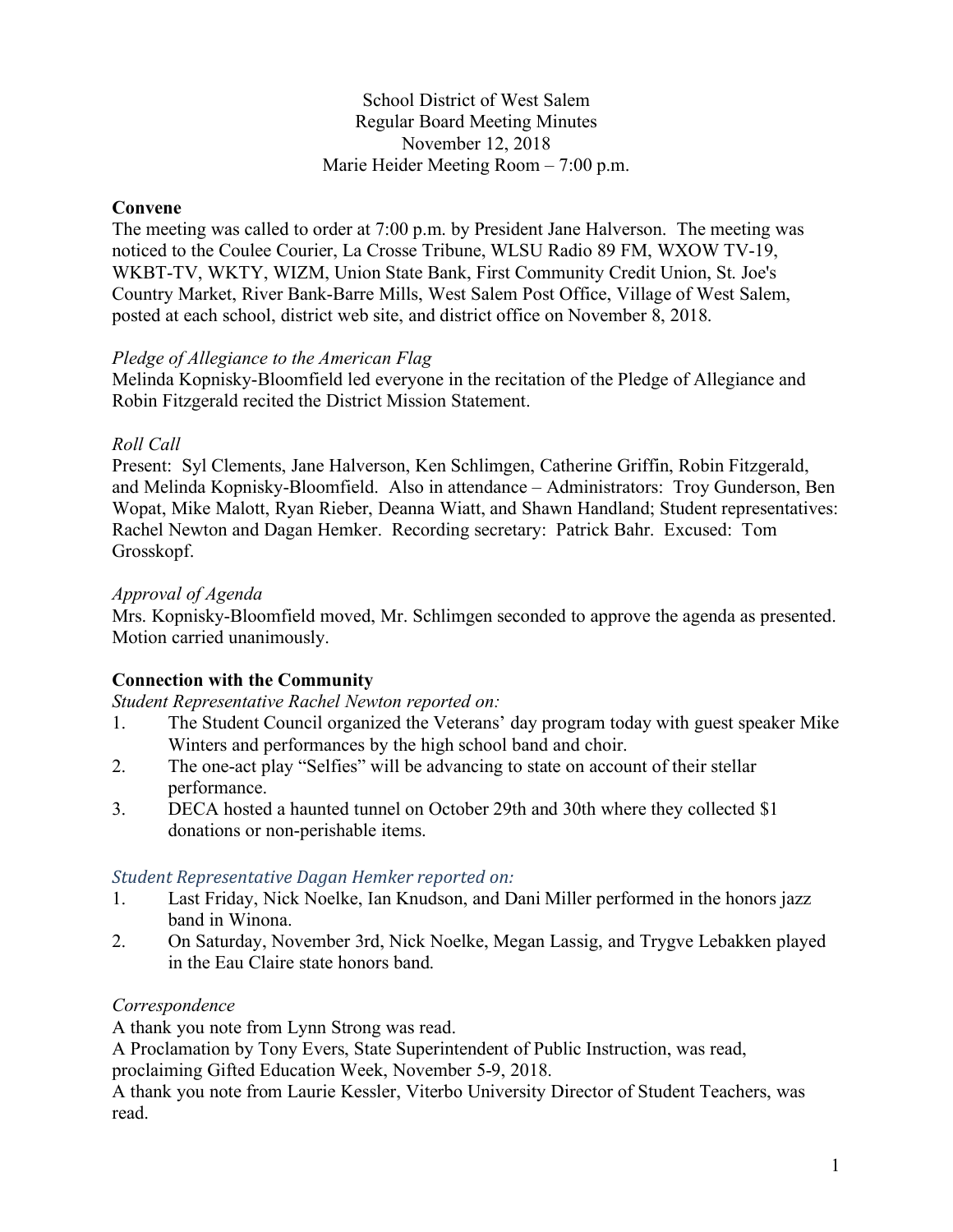*Public comments –* None.

*Written and Oral Reports*

Canvass of Ballots – Mrs. Kopnisky-Bloomfield reported the election results were canvassed.

CESA #4 Board of Control – Mrs. Halverson reported on the Board's meeting.

District Strategic Initiatives update by the School Leadership Team, Troy Gunderson and Shawn Handland on Safety were reviewed. Mr. Gunderson announced: the hiring of Annie Marie Bahr in School Nutrition Services and Victoria McVey as a special education bus driver.

Multi-Purpose Events Center progress update and naming of facility – Mr. Gunderson shared pictures and progress of the events center and reviewed potential names and process for selecting the name of the facility.

Leadership & Strategy Baldrige application – Mr. Gunderson shared information on the process.

### **Consent Agenda**

Mr. Schlimgen moved, Mrs. Kopnisky-Bloomfield approved the Regular Board Meeting Minutes of October 22, 2018; invoices to be paid; the resignation of Mary Czajka as Middle School Council of Kids advisor; middle school: color guard-Sheila Vandyke, jazz band-Ryan Waldhart, show choir-Elle Nimm, show choir assistant-Alexandra burch, 5/6 choir-Elle Nimm, an additional .25 for Council of Kids to Martha Burdick; Odyssey of the Mind Leader-Angie Hemker; Odyssey of the Mind coaches-Angie Hemker, Raena Housker, Meghan Adams, Emily Rose, Brian Baker, Nicole Niedfeldt, Adilene Rojas, Becky Tower, Nickolas Brandt, and Nic Schmidt/Lindsay Becker; volunteer Odyssey of the Mind coaches-Elissa Kinstler/Erin Pederson, BJ Newton, Callie Helgeson, Kathy Rhoden, Vickie Horman, and Kendra Ames; Open Enrollment requests for the 18-19 school year as presented. Motion carried unanimously.

### **Discussion/Action Items:**

Mrs. Kopniski-Bloomfield moved, Mrs. Fitzgerald seconded to accept donations from Bradley Goetz and Patricia Hendrickson-Goetz for the Nutrition Services Jane Doe fund, from the West Salem Lions Club for the Random Acts of Kindness fund, from the Panther Booster Club for the middle school football program, from the Panther Booster Club for the West Salem/Bangor youth wrestling program, from the West Salem Park & Rec program for the middle school, Jane & Marty Frank for a middle school science room, from Sara & Paul Jeranek for the middle school, and from Ken Schlimgen for the middle school. Motion carried unanimously.

2020 Spanish Ecology Trip. High School Spanish Teacher Shelly Helland and High School Ecology Club Advisor Kelly Rueckheim presented information on a 2020 trip to Peru. No action was taken.

Bleachers for Multi-Purpose Events Center – No action was taken.

Mrs. Kopnisky-Bloomfield moved, Mrs. Fitzgerald seconded to accept the Board Grant Review Committee's recommendation to award the following Board Grants:

Applicant: Jake Merrill & Makenzie Becker Grant Request: Trikes for tikes Grant Awarded: \$1,607.94